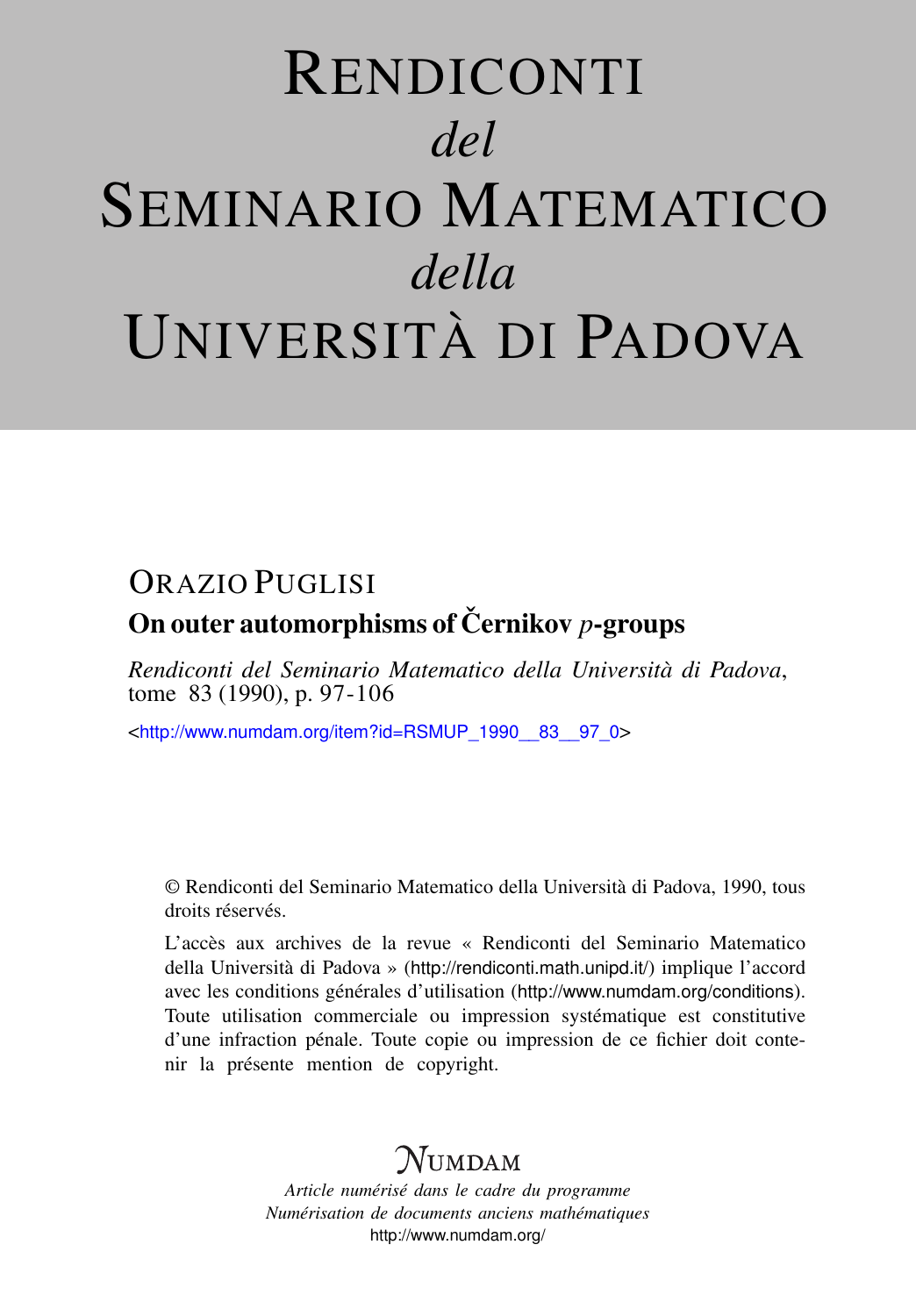REND. SEM. MAT. UNIV. PADOVA, Vol. 83 (1990)

### On Outer Automorphisms of Cernikov  $p$ -Groups.

ORAZIO PUGLISI (\*)

#### 0. Introduction.

As is well known, every finite  $p$ -group that is not cyclic of order  $p$ , has non inner  $p$ -automorphisms. This theorem, proved by Gaschütz in [1], was later made more precise by Schmid and then extended by Menegazzo and Stonehewer. In [2] in fact, Schmid proves that, apart from some exceptions, Out  $G$  has a normal  $p$ -subgroup (always in the hypothesis that  $G$  is a finite  $p$ -group) while in [3] Menegazzo and Stonehewer prove an analogous theorem to that one of Gaschütz in the case of infinite nilpotent p-groups. Even in the case that  $G$  is infinite the normal  $p$ -subgroups of Out  $G$  have been studied and in [4], Marconi has reached an analogous result to the one obtained by Schmid. In this paper the problem of the existence of outer  $p$ -automorphisms is studied in the hypothesis that  $G$  is an infinite Cernikov p-group, obtaining an affirmative answer for a certain class of such groups. To be more precise, if G is a Cernikov p-group, indicating with  $G<sub>o</sub>$  its finite residual and with Fit G its Fitting subgroup, we have the following

**THEOREM.** - Let G be a non nilpotent Cernikov p-group. If Fit  $G > G_0$  and  $G_0 \cap Z(G)$  is divisible then G has outer p-automorphisms.

(\*) Indirizzo dell'A.: Dipartimento di Matematica Pura ed Applicata, Via Belzoni 7 - 35121 Padova (Italy).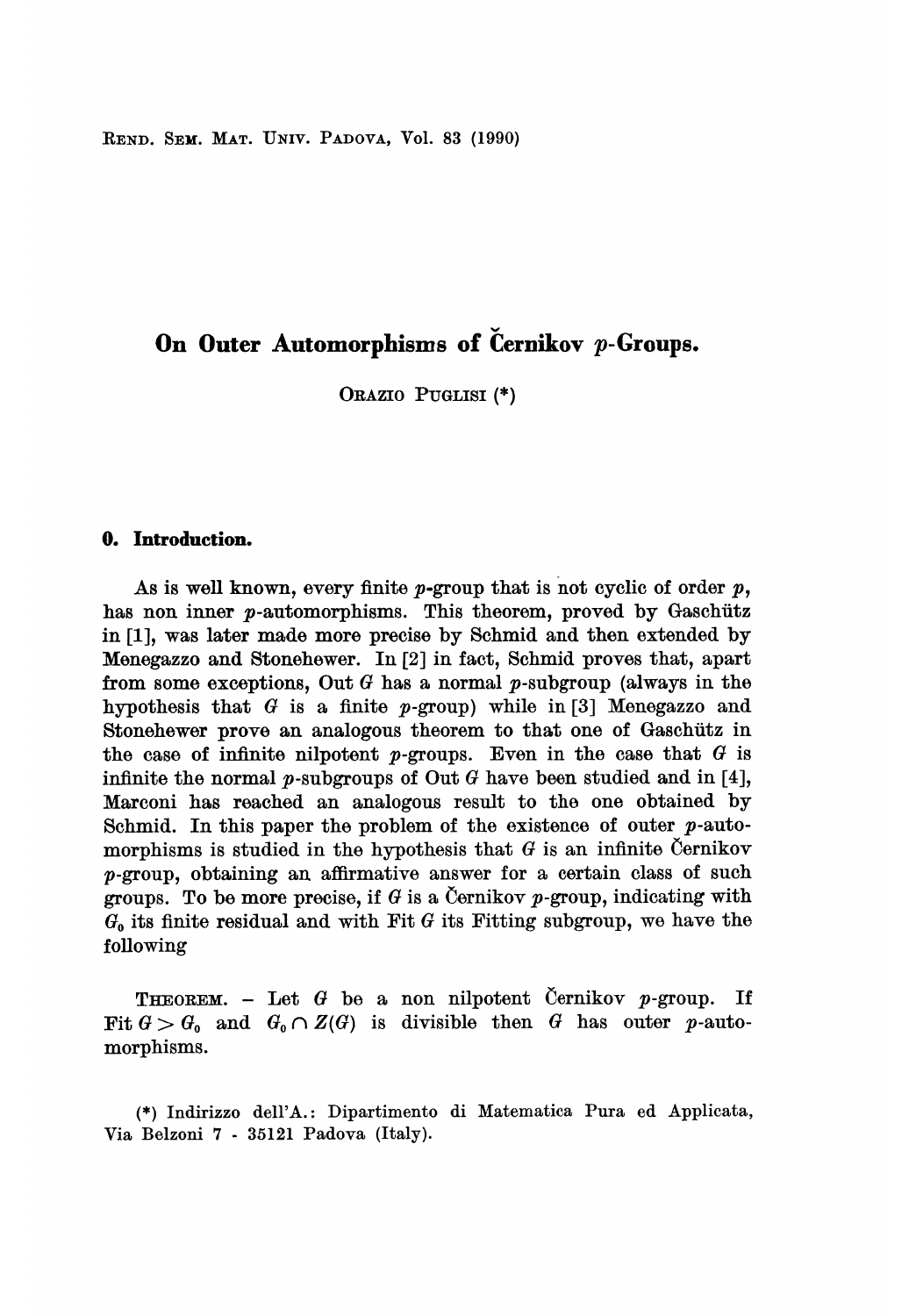#### Orazio Puglisi

Even the case Fit  $G = G_0$  is examined obtaining

THEOREM. – Let G be a non nilpotent Černikov p-group and assume<br>Fit  $G = G_0$  and  $Z(G)$  divisible. Then G has non inner p-automorphisms or  $H^1(G/G_0, G_0) = 0$  and the natural image of  $G/G_0$  in Aut  $G_0$  is a Sylow p-subgroup of Aut  $G_0$ .

The last section of this work is devoted to the construction of some examples which show what can happen if Fit  $G = G_0$ ,  $Z(G)$ is divisible and the image of  $G/G_0$  in Aut  $G_0$  is a Sylow p-subgroup.

#### 1. Preliminaries.

If G is a Cernikov p-group we shall indicate from now on with  $G_0$ its finite residual that is an artinian divisible abelian group and with Fit  $G$  the Fitting subgroup of  $G$ . It is worth while remembering that  $G/G_0$  is a finite group so that  $|G| \leqslant \aleph_0$ , while Fit  $G = C<sub>g</sub>(G_0)$  is nilpotent and its centralizer in  $G$  coincides with  $Z(\text{Fit } G)$ . In the proof of theorem 2.1, we shall use the results about nilpotent  $p$ -groups cited in the introduction, which are here below listed for the readers' use.

THEOREM 1.1 (Gaschütz [1]). If G is a finite p-group that is not cyclic of order  $p$ , then  $G$  has a non inner  $p$ -automorphism.

THEOREM 1.2 (Schmid [2]). Let G be a finite non abelian p-group. Then p divides the order of  $C_{\text{out }G}(Z(G)).$ 

THEOREM 1.3 (Menegazzo-Stonehewer [3]). Let G be a nilpotent  $p$ -group. If G is neither cyclic of order  $p$  nor isomorphic to a direct product of k quasi-cyclic p-groups with  $k < p - 1$ , then G has an outer automorphism of order p.

THEOREM 1.4 (Marconi [4]). Let H be an infinite nilpotent p-group Then  $O_p(\text{Out } H) = 1$  if and only if one of the following conditions holds:

- i)  $H$  is elementary abelian
- ii)  $H$  is divisible and  $p$  is odd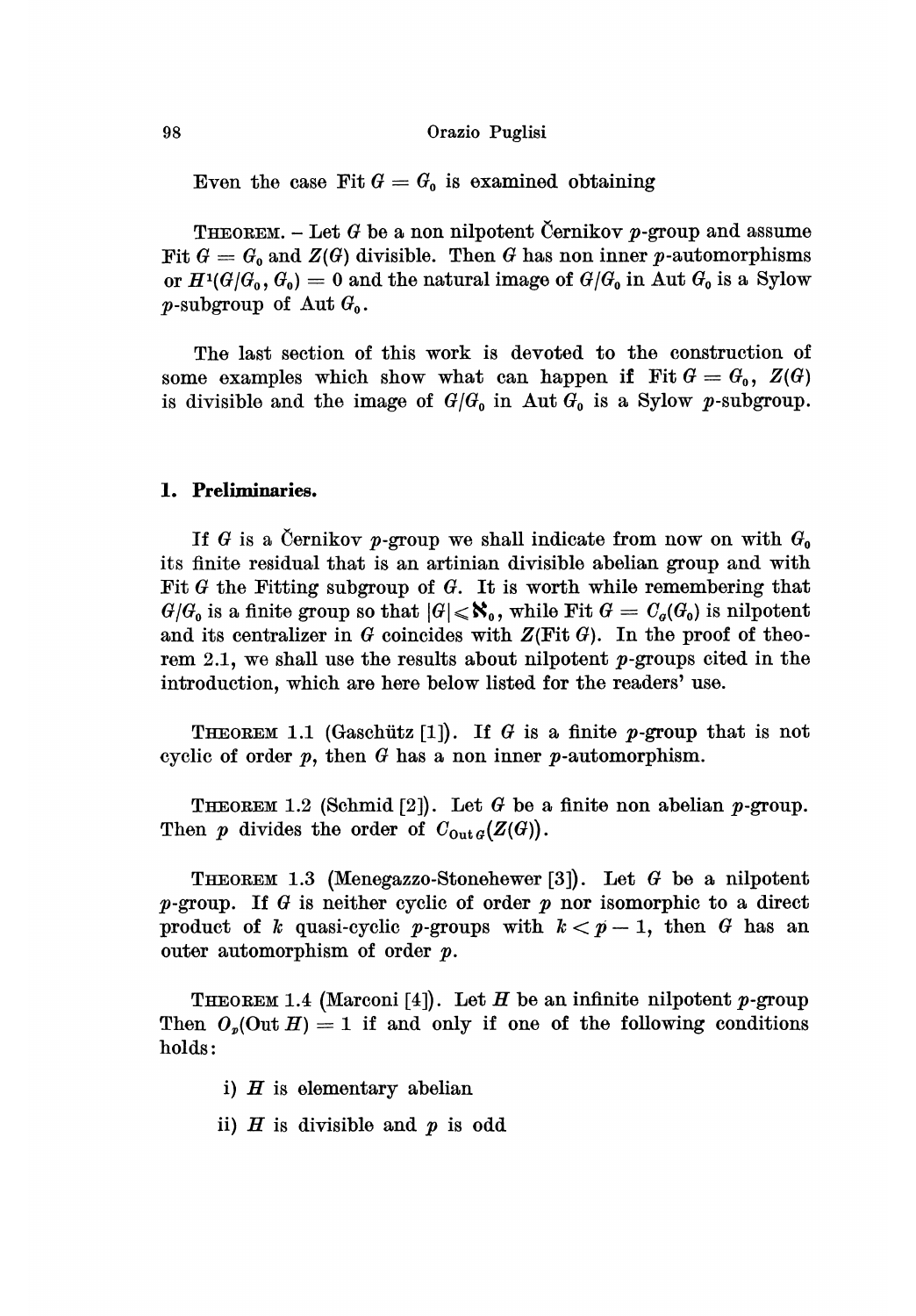iii) H is the central product of  $\Omega_1(G)$  and of a quasi cyclic p-group with  $\Omega_1(G)$  extra special of exponent  $p \neq 2$ .

First of all we want to prove that a Cernikov  $p$ -group always has outer automorphisms, a fact which comes easily from the following theorem

**THEOREM** 1.5 (Pettet [5]). Let G be periodic and  $H \le G$  a Cernikov group such that  $|G: N_G(H)|$  is finite. If  $C_{Aut G}(H)$  is finite or countable and  $C_{\text{Inn }G}(H)$  is Cernikov, then G is Cernikov and  $G_0 = H_0^g$ .

COROLLARY 1.1. Let  $G$  be an infinite Cernikov p-group. Then  $|\text{Aut } G| > \aleph_0$ . In particular Out  $G \neq 1$ .

PROOF. If  $|\text{Aut } G| = \aleph_0$  then, with the same notations of Theorem 1.5 let  $H = 1$ . H and G satisfy the hypotheses of Theorem I.5 so  $G_0 = H_0^{\sigma} = 1$ , a contradiction. So  $|\text{Aut } G| > \aleph_0$  and, therefore, Out  $G \neq 1$ . #

The proof of theorem 2.1 is based in great part on the following fact concerning the cohomology groups of  $G/Fit G$ .

LEMMA 1.1. Let G be a Cernikov p-group,  $G_0$  its finite residual,  $F = \text{Fit } G.$  Suppose  $G_0 \cap Z(G)$  divisible. If  $H^1(G/F, Z(F)) = 0$  then  $H^m(G/F, Z(F)) = 0 \ \ \forall m > 0.$ 

**PROOF.** Let  $K = G/F$  and  $A = Z(F)$ . F is nilpotent so  $A \geq G_0$ and therefore we can write  $A = G_0 \oplus L_1$  where  $L_1$  is finite. Also  $Z(G) = D \oplus L_2$  with D divisible and  $L_2$  finite. Let  $p^n = \max \{|L_1|, |K|\}$ and consider the following short exact sequence in G-Mod (and therefore in  $K$ -Mod)

$$
0 \to A\llbracket p^n \rrbracket \to A \xrightarrow{j} G_0 \to 0
$$

where j is the multication by  $p<sup>n</sup>$ . We have also the related long exact sequence

$$
\begin{aligned} 0\to H^o(K,\,A[\,p^n])\to H^o(K,\,A)\to H^o(K,\,G_\mathfrak{o})\to \\ \to H^1(K,\,A[\,p^n])\to \ldots \to H^m(K,\,A[\,p^n])\to H^m(K,\,A)\to\ldots\,. \end{aligned}
$$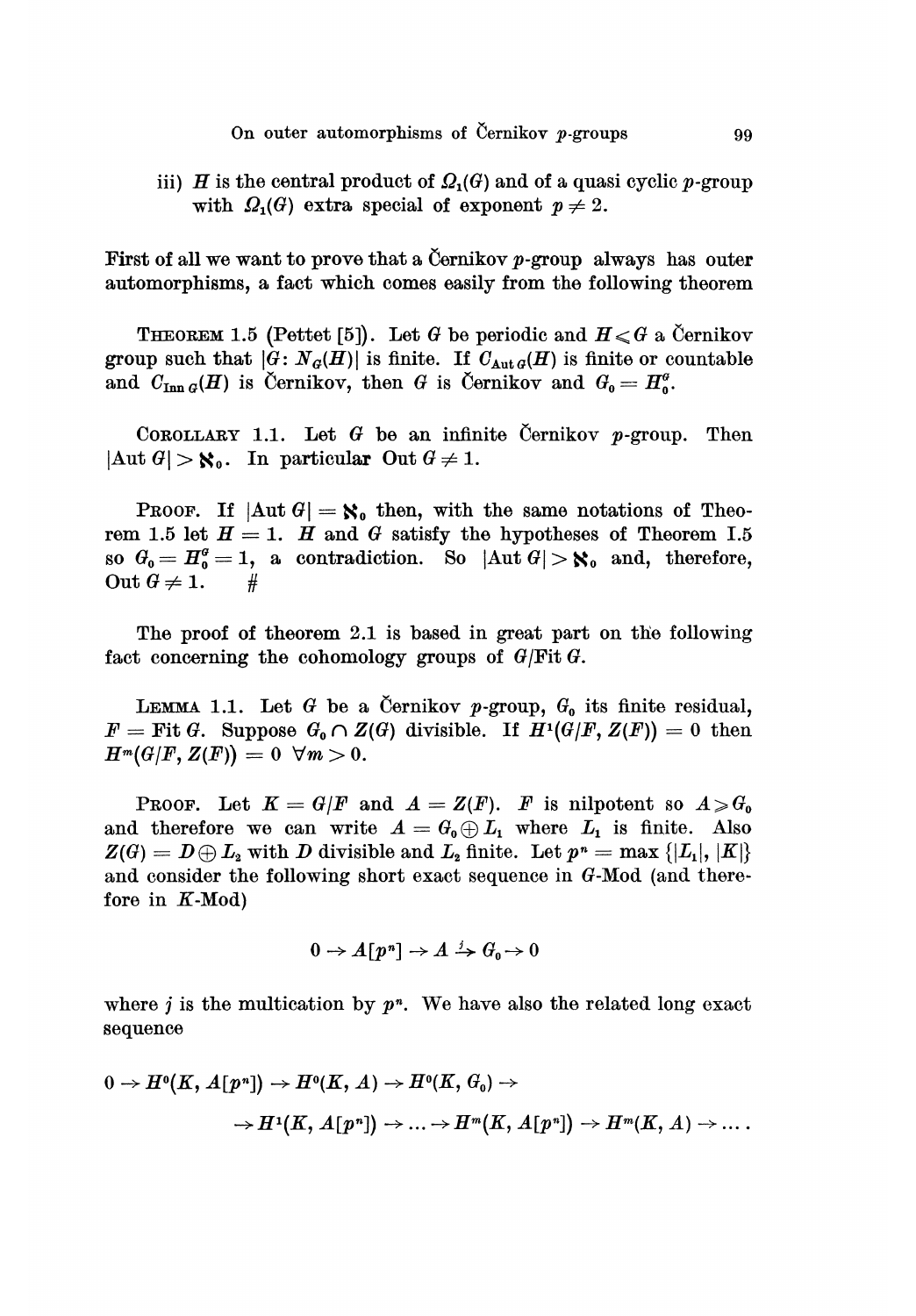For every K-module we have  $H^0(K, M) = \{m \in M : m^x = m \ \forall x \in K\},\$  so that we can rewrite this sequence as follows

$$
\begin{aligned} 0\to A\llbracket p^{\,n}\rrbracket\cap Z(\mathcal{G})\to Z(\mathcal{G})\to G_{\tt^0}\cap Z(\mathcal{G})\xrightarrow{\tt^0\to} H^1(K,\,A\llbracket p^{\,n}\rrbracket)\to\\ \to 0\to H^1(K,\,G_{\tt^0})\to H^2(K,\,A\llbracket p^{\,n}\rrbracket)\to\ldots\to H^m(K,\,A\llbracket p^{\,n}\rrbracket)\to\\ \to H^m(K,\,A)\to H^m(K,\,G_{\tt^0})\to H^{m+1}(K,\,A\llbracket p^{\,n}\rrbracket)\to H^{m+1}(K,\,A)\to\ldots\end{aligned}
$$

because  $H^1(G/F, Z(F)) = 0$ . Now  $\theta$  is surjective and  $G_0 \cap Z(G)$  is divisible, so  $H^1(K, A[p^n]) = 0$  because it is a finite group. Then, by [1],  $H^m(K, A[p^n]) = 0 \quad \forall m > 0$  so that, as it is easy to see,  $H^1(K, G_0) = 0$  and  $H^m(K, A)$  is isomorphic to  $H^m(K, G_0)$   $\forall m > 0$ . Now consider the exact sequence

$$
0 \to G_0[p^n] \to G_0 \xrightarrow{j} G_0 \to 0
$$

where j is the multiplication by  $p<sup>n</sup>$ , and the related cohomology sequence

$$
0 \to G_0[p^n] \cap Z(G) \to G_0 \cap Z(G) \to G_0 \cap Z(G) \to H^1(K, G_0[p^n]) \to
$$
  
\n
$$
\to H^1(K, G_0) \xrightarrow{i} H^1(K, F_0) \to H^2(K, G_0[p^n]) \to \dots \to H^m(K, G_0[p^n]) \to
$$
  
\n
$$
\to H^m(K, G_0) \xrightarrow{i} H^m(K, G_0) \to H^{m+1}(K, G_0[p^n]) \to H^{m+1}(K, G_0) \to \dots.
$$

As before we can see that  $H^m(K, G_0[p^n]) = 0 \ \forall m > 0$  so that,  $\forall m > 1$ , we have

$$
0 \to H^m(K, G_0) \xrightarrow{j} H^m(K, G_0) \to 0.
$$

But j is the trivial morphism because the exponent of  $H^m(K, G_0)$ divides |K| and therefore  $H^m(K, G_0) = 0 = H^m(K, A)$  as claimed. #

#### 2. Main theorems.

By theorem 1.3 we can limit ourselves to the case in which  $G$  is non nilpotent. The principal result obtained is the following

THEOREM 2.1. Let G be a non nilpotent Cernikov p-group,  $G_0$  its finite residual. If Fit.  $G > G_0$  and  $G_0 \cap Z(G)$  is divisible then G has outer p-automorphisms.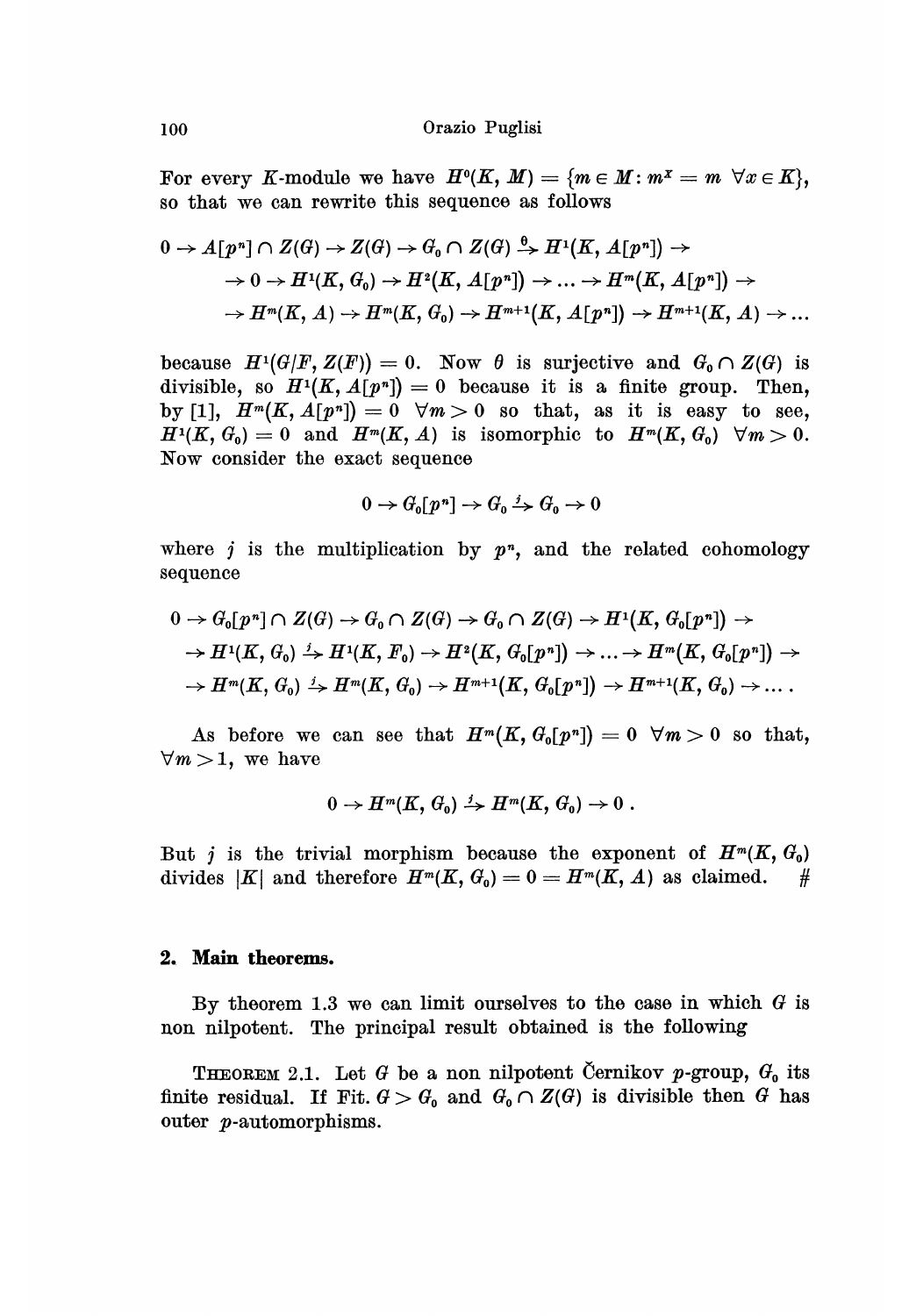**PROOF.** Consider the extension  $e: 1 \rightarrow F \rightarrow G \rightarrow K \rightarrow 1$  where  $F = \text{Fit } G = C_{\rho}(G_{0})$  and  $K = G/F$ . *F* is characteristic in G so Out  $e = 0$ ut G. The Wells sequence (Wells [6]) associated to e is

$$
0 \to H^1(K, Z(F)) \to \text{Out } G \to N_{\text{Out } F}(D)/D \to H^2(K, Z(F)) \ .
$$

Here  $D$  is the image of  $K$  in Out  $F$  obtained by the natural morphism  $\chi: K \to \text{Out } F$  associated to the extension e.  $K \simeq D$  because  $C_q(F) =$  $= Z(F) \leq F$ . If  $H^1(K, Z(F)) \neq 0$  then it is easy to construct a non inner p-automorphism of G choosing an outer derivation  $\delta: K \to Z(F)$ and setting  $x^{\alpha} = x(xF)^{\delta}$ . It is well know that  $\alpha$  is an outer p-automorphism of G. Then we may assume  $H^1(K, Z(F)) = 0$ . By lemma 1.1 we have  $H^2(K, Z(F)) = 0$  so that the Wells sequence becomes Out  $G \simeq N_{\text{Out }F}(D)/D$ . Our purpose is now to prove that  $N_{\text{Out }F}(D)/D$ has non trivial p-subgroups. The first step is to show that  $O_p(\text{Out } F) \neq 1$  using Theorem 1.3. Surely F doesn't satisfy conditions i) or ii) of that theorem. Furthermore, G being non nilpotent,  $rg G_0 > p - 1$  so that  $rg G_0 > 1$  and F doesn't satisfy condition iii). Two cases are to be examined:

a)  $O_p(\text{Out } F) \leqslant D$ .

We can write  $F = BZ(F)$  with B a finite characteristic subgroup such that  $F/B$  divisible. If B is abelian so is F.

$$
C=C_{\mathrm{Aut}\ F}(F/G_{\mathfrak 0},\,G_{\mathfrak 0})\cong \mathrm{Hom}\ (F/G_{\mathfrak 0},\,G_{\mathfrak 0})\neq 1
$$

is a normal p-subgroup of Aut  $F = 0$ ut F so it is contained in D. But this is impossible because the only element in  $D$  centralizing  $G_0$ is 1. Then B cannot be abelian. By Theorem 1.2 there exist an outer p-automorphism  $\alpha$  of B centralizing  $Z(B) \ge B \cap Z(G)$ . We can extend this automorphism  $\alpha$  to an automorphism  $\beta$  of F setting  $x^{\beta} = x^{\alpha}$  if  $x \in B$ ,  $x^{\beta} = x$  if  $x \in Z(G) \setminus B$ .  $\beta$  is well defined, it is outer and has the same period of  $\alpha$ . This implies that  $H = C_{\text{Out }F}(Z(F))$  has non trivial p-subgroups. If  $\alpha \in C_{\text{Aut }F}(Z(F))$  there exist an integer n such that  $\alpha^n$  is the identity on  $F/Z(F)$ , that is  $\alpha^n \in C_{\text{Aut }F}(Z(F), F/Z(F)) \cong$  $\cong H^1(F/Z(F), Z(F))$  that is a p-group of finite exponent. So  $C_{Aut\,F}(Z(F))$ is periodic and therefore  $H$  is finite.  $D$  acts on  $H$  by conjugation, then it normalizes a non trivial  $p$ -Sylow subgroup of  $H$ , say  $P$ .  $D$  is strictly contained in PD because  $D \cap H = 1$  and therefore  $N_{PD}(D)$  $> D$ . This implies that  $N_{\text{Out }F}(D)/D$  has non trivial p-subgroups.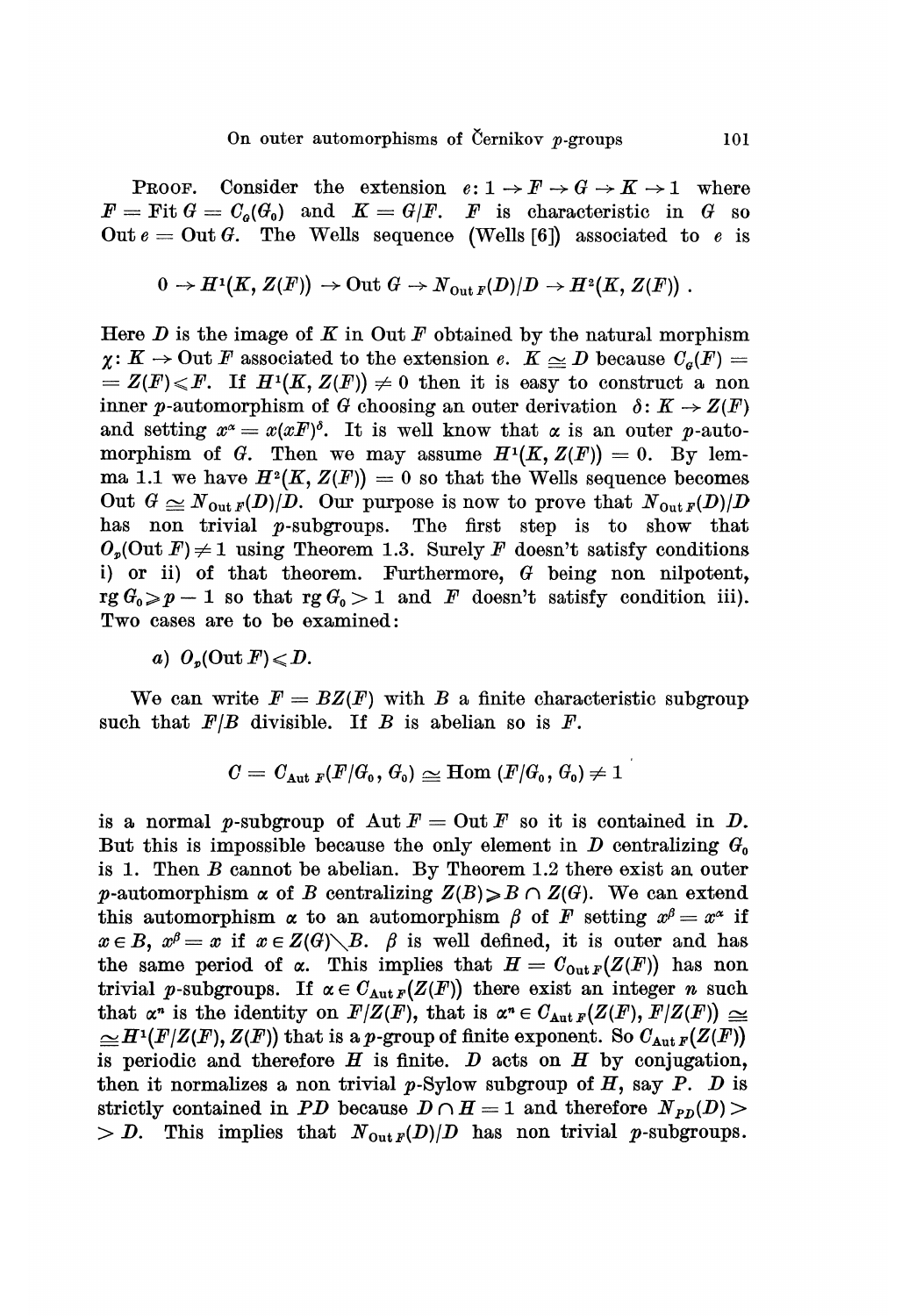b)  $O_n(\text{Out } F) \notin D$ .

Let  $T = O_p(\text{Out } F)D$ . T is a Cernikov p-group so D is strictly contained in its normalizer and, for this reason,  $N_{Aut F}(D)/D$  has non trivial *p*-subgroups.  $#$ 

We are then left to examine the case in which  $G_0 = \text{Fit } G$ . In these hypotheses the existence of outer  $p$ -automorphisms in no longer certain. We have in fact

THEOREM 2.2. Let G be a non nilpotent Cernikov p-group,  $G_0$  its finite residual and assume Fit  $G = C_q(G_0) = G_0$ ,  $H^1(K, Z(F)) = 0$  and  $Z(G)$  divisible. Then G has outer p-automorphisms if and only if the natural image of  $G/G_0$  in Aut  $G_0$  is not a Sylow p-subgroup of Aut  $G_0$ .

PROOF. - As in the proof of Theorem 2.1 we obtain Out  $G \simeq$  $\leq N_{\text{Aut }G_0}(D)/D$ . If D is not a Sylow p-subgroup of Aut  $G_0$ , then there exists a p-subgroup P of Aut  $G_0$  such that  $D < P$ . P is finite so  $D <$  $\langle N_P(D), \rangle$  hence  $N_{\text{Aut }G_0}(D)/D$  has non trivial p-subgroups. On the other hand, if G has an outer p-automorphism then  $\exists \alpha \in N_{\text{Aut }G_{\alpha}}(D)/D$ such that  $\alpha^p = 1$ , then the group  $R = \langle \alpha \rangle D$  is a p-group,  $R > D$  and, therefore, D cannot be a Sylow p-subgroup of  $\text{Aut } G_0$ . #

COROLLARY 2.1. Let  $G$  be a non nilpotent Cernikov p-group. Suppose  $C_{\sigma}(G_0) = G_0$ ,  $Z(G)$  divisible and that the image of  $G/G_0$  in Aut  $G_0$  is a Sylow p-subgroup of Aut  $G_0$ . Then G has outer p-automorphisms if and only if  $H^1(\mathcal{G}/\mathcal{G}_0, \mathcal{G}_0) \neq 0$ .

#### 3. Examples.

Corollary 2.1, though establishing a necessary and sufficient condition for the existence of outer  $p$ -automorphisms, doesnt allow to establish the existence of Cernikov  $p$ -groups for which this condition is verified. In this section we shall construct some examples which prove how, if a group satisfies the hypotheses of corollary 2.1, we can have either  $H^1(G/G_0, G_0) = 0$  or  $H^1(G/G_0, G_0) \neq 0$ . From here onwards we shall indicate with  $R_p$  and  $Q_p$  respectively the ring of p-adic integer and its field of fractions. Let also remember that if  $G_0 = (\mathbb{Z}(p^{\infty}))^n$ , then Aut  $G \simeq GL(n, R_p)$ . The results about the struc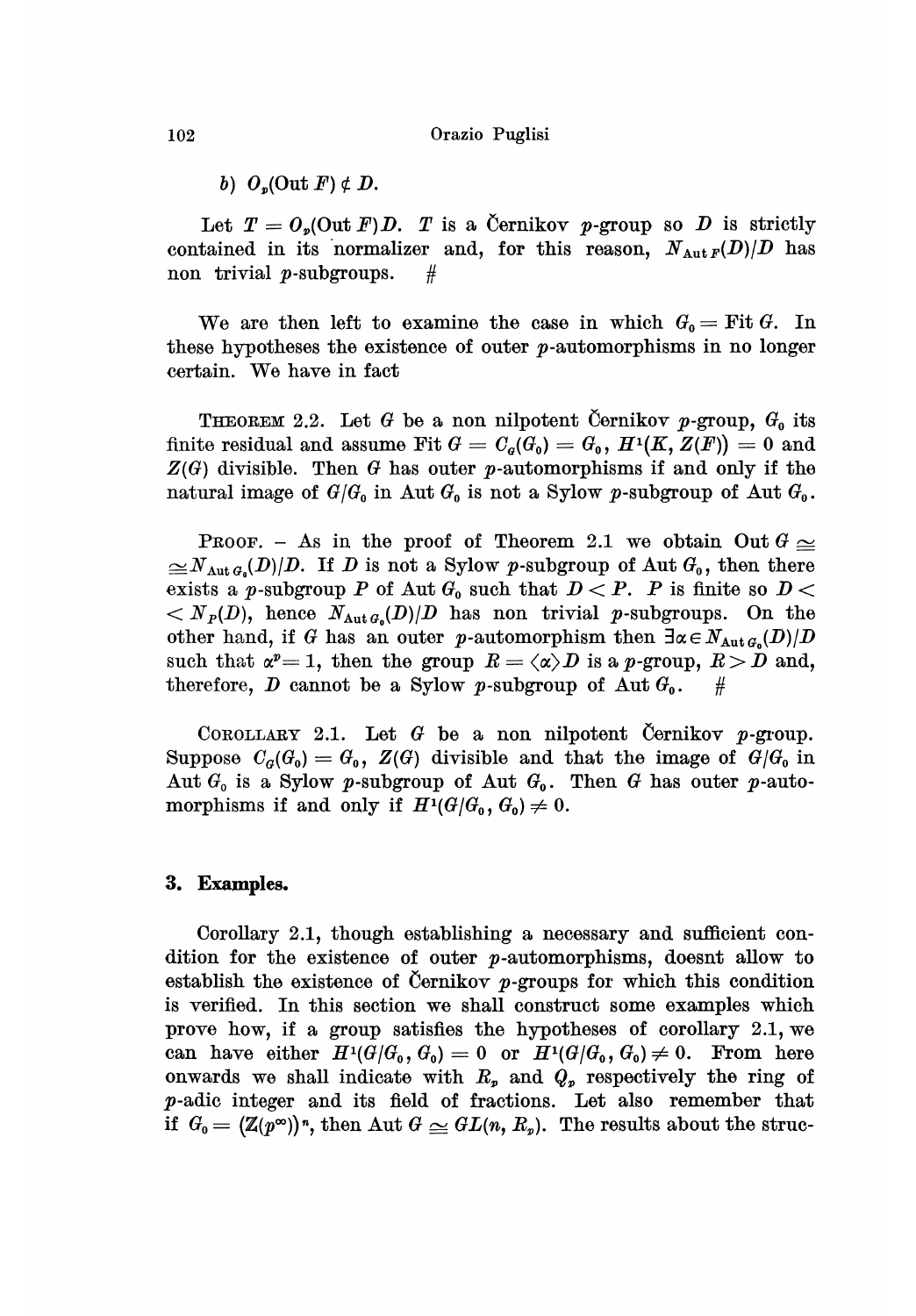ture of Sylow p-subgroups of  $GL(n, Q_p)$  we shall use, have been proved by Vol'vacev in  $[7]$ .

REMARK. If  $p = 2$  there are no Cernikov 2-groups satisfying the hypotheses of Corollary 2.1. In fact, if  $\alpha$  is the element of Aut  $G_0$ sending every element a of  $G_0$  in its inverse  $a^{-1}$ ,  $\alpha$  belongs to the centre of Aut  $G_0$  so, if D (the image of  $G/G_0$  in Aut  $G_0$ ) is a Sylow 2-subgroup of Aut  $G_0$  then it contains  $\alpha$ . Hence there is an element g of G such that  $a^g = a^{-1} \ \forall a \in G_0$ . Then  $Z(G)$  cannot be divisible because

$$
Z(G) \leqslant C_{\mathfrak{g}_a}(g) = \Omega_1(G_0) \; .
$$

EXAMPLE 1. Let  $p \ge 3$ . Let C be the companion matrix of the polynomial  $1 + t + t^2 + \ldots + t^{p-1}$  and set  $A = (1 \ 1 \ 0 \ldots 0).$ 

 $\begin{pmatrix} 0 & 0 \\ A & 1 \end{pmatrix}$  where 0 is a column of  $p-1$  zeroes. If we have  $X^i = \begin{pmatrix} 0 & 0 \\ AB & 1 \end{pmatrix}$ . The Sylow p-subgroups of  $GL(p, Q_p)$  have order p because  $p \ge 3$ , hence  $\langle X \rangle$  is a Sylow p-subgroup of  $GL(p, R_p)$ . Consider the group  $G = G_0 \langle x \rangle$  where  $G_0 = (\mathbb{Z}(p^{\infty}))^p$ the direct sum of p copies of  $\mathbb{Z}(p^{\infty})$  and x is the automorphism represented by the matrix  $X$ . An easy calculation shows that  $G$  satisfies the hypotheses of Corollary 2.1. We claim that  $H^1(G/G_0, G_0) = 0$ . Let  $\sigma, \tau \colon G_0 \to G_0$  be the morphisms defined by

$$
a^{\sigma} = [a, x] \quad \text{ and } a^{\tau} = \prod_{i=0}^{p-1} a^{\sigma i} \quad \forall a \in G_0.
$$

We know that

$$
H^1(G/G_0,\,G_0)\cong {\rm Ker} \ \tau/{\rm Im} \ \sigma\,,\quad \ {\rm Im} \ \sigma\cong G_0/Z(G)\cong ({\rm Z}(p^\infty))^{p-1}\,.
$$

More difficult is to find Ker  $\tau$ . The matrix associated to  $\tau$  is  $Y = 1 + X + X^2 + \ldots + X^{p-1}$  that is  $Y = \begin{pmatrix} 0 & 0 \\ B & p \end{pmatrix}$  for some  $B \in R_p^{p-1}$ . We claim that the first element of  $B$  is  $p-2$ . Infact we have The elements of place (1, 1) and (2, 1) of the matrix  $\sum_{i=0}^{p-2} (p-i-1)C^i$  are, respectively,  $p-1$  and  $-1$  so that the first element of B is  $p-2$  as claimed.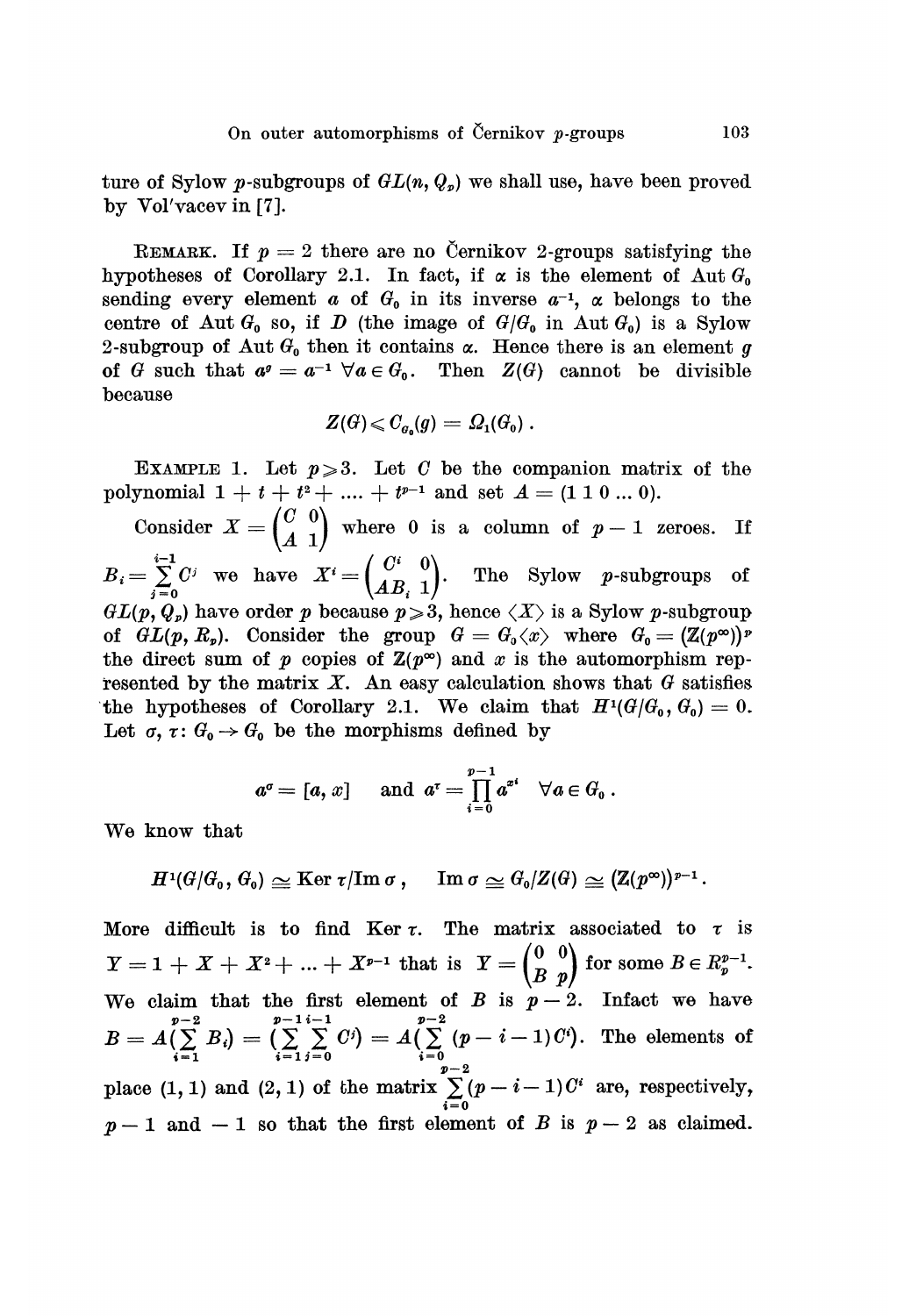#### Orazio Puglisi

Let  $a = (a_1, ..., a_p)$  be an element of  $G_0$ ,  $a_i \in \mathbb{Z}(p^\infty)$ . By a direct calculation we see that But  $p-2$  is a unit in  $R_p$  so we have

Ker 
$$
\tau = \left\{ (a_1, ..., a_p); a_1 = \frac{-1}{p-2} \left[ \sum_{i=2}^{p-1} \lambda_i a_i + p a_p \right] \right\}.
$$

Define

$$
A_i = \left\{ \left( \frac{-\lambda_i}{p-2} a, 0, \dots, a, \dots, 0 \right); a \in \mathbb{Z}(p^{\infty}) \right\}.
$$

 $A_i$  is, obviously, a divisible subgroup of  $G_0$  of rank 1. Furthermore  $A_i \cap \sum_{j \neq i} A_j = 0$  so that Ker  $\tau$  is the direct sum of the subgroups  $A_i$ and, therefore, is divisible of rank  $p-1$ . Hence  $H^1(G/G_0, G_0) = 0$ and G has no outer p-automorphisms.

EXAMPLE 2. Let  $p > 3$ . With the same notations of example 1, let  $E = \begin{pmatrix} C & 0 \\ A & 1 \end{pmatrix}$  and  $X = \begin{pmatrix} E & 0 \\ 0 & 1 \end{pmatrix}$ . X is an element of  $GL(p + 1, R_p)$ .

 $\langle X \rangle$ , as in example 1, is a Sylow p-subgroup of  $GL(p+1, R_p)$  so the group  $G = G_0 \langle x \rangle$  (where  $G_0 = (\mathbb{Z}(p^{\infty}))^{p+1}$  and x is the automorphism induced by  $\dot{X}$ ) satisfies the hypotheses of corollary 2.1. Using the same arguments of example 1 we can see that Im  $\sigma$  is a divisible group of rank  $p-1$ .

If  $a = (a_1, ..., a_{p+1}) \in G_0$ , then

$$
a^{\tau} = \left(0, 0, ..., (p-2)a_1 + \sum_{i=1}^{p} \lambda_i a_i, pa_{p+1}\right).
$$

So Ker  $\tau = \left(\bigoplus_{i=2}^{p} A_i\right) \oplus B$  where B is cyclic of order p. Then, in this case,  $H^1(G/G_0, G_0) \neq 0$  and G has non inner p-automorphisms.

EXAMPLE 3. In this example we will construct a group  $G$  such that the image of  $G/G_0$  is a Sylow p-subgroup of  $GL(n, R_p)$  but not of  $GL(n, Q_p)$ , as it was in the previous examples. Let  $p = 3$  and

$$
X=\begin{pmatrix}0&1&0&0\\-1&-1&0&0\\1&1&1&0\\0&0&0&1\end{pmatrix}\quad X\in GL(4,\,Q_{\mathfrak{z}})\ \, \text{and}\ \, X^{\mathfrak{z}}=I\;.
$$

104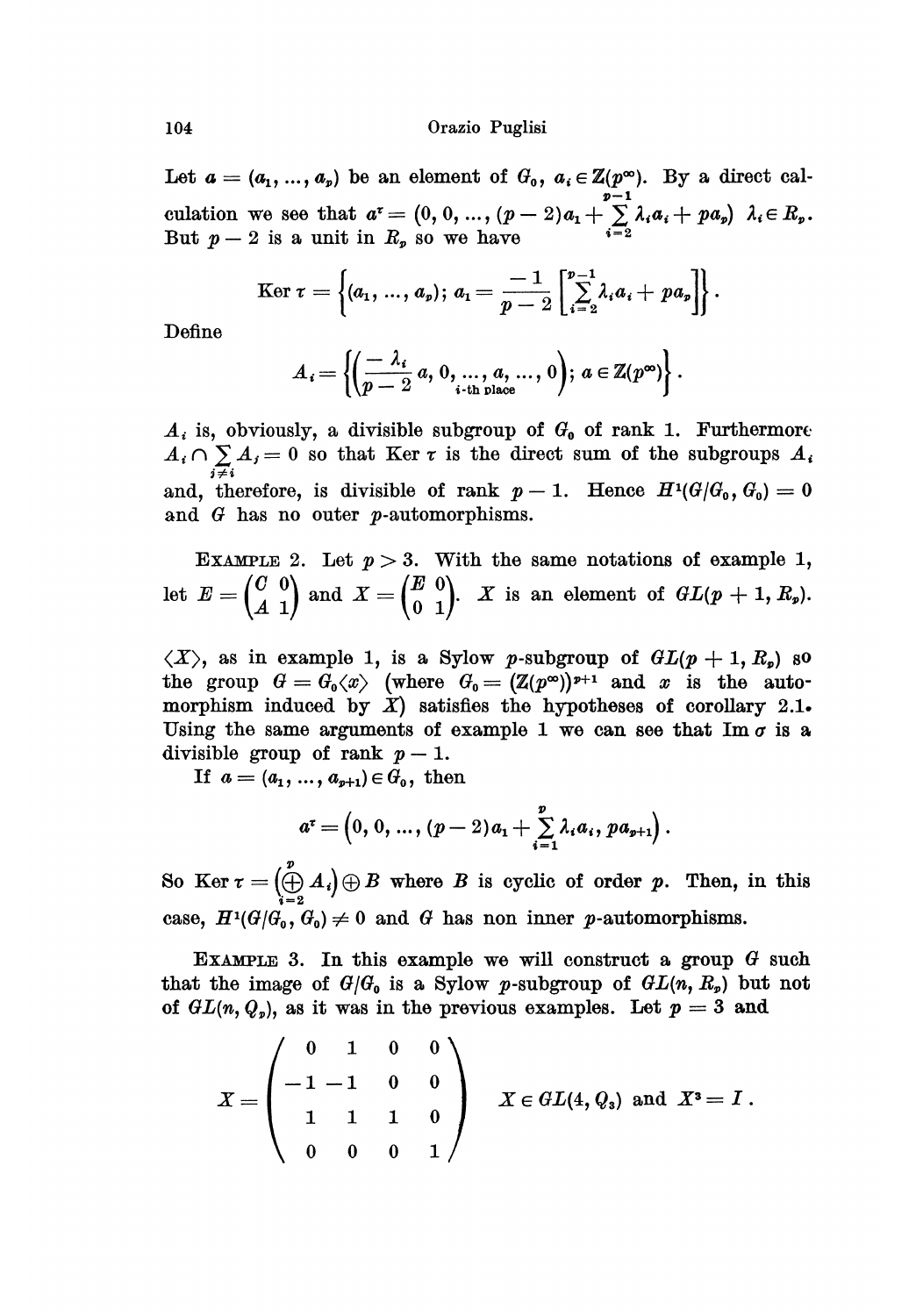$\langle X \rangle$  is not a Sylow 3-subgroup of  $GL(4, Q_3)$  because they are elementary abelian of order 9. Suppose there exists  $Y \in GL(4, R_3)$  s.t.  $Y^3 = 1$  and  $|\langle X, Y \rangle| = 9$ . Set  $G_0 = (\mathbb{Z}(3^{\infty}))^4$ . Let x and y be the automorphisms of  $G_0$  induced by X and Y.  $C_{G_0}(x) = \{(0, 0, a, b) : a, b \in \mathbb{Z}(3^{\infty})\}$ .  $C_{G_0}(x)^y =$  $C_{G_0}(x^y) = C_{G_0}(x)$  and therefore Y has the form  $Y = \begin{pmatrix} L & 0 \ M & N \end{pmatrix}$ <br>  $L, M, N \in M(2, R).$ 

From this point on we set  $S = \begin{pmatrix} 0 & 1 \\ -1 & -1 \end{pmatrix}$  and  $T = \begin{pmatrix} 1 & 1 \\ 0 & 0 \end{pmatrix}$ . Using the relation  $x^y = x$  we deduce that  $L^{-1}SL = S$  and a routine calculation proves that the only possibilities are  $L = I$ , S, S<sup>2</sup>. If  $L = S^2$ the first block of  $Y^2$  is  $S$ , so we can reduce our discussion to the cases  $L = I$  or  $L = S$ . Note that  $N^3 = I$  and that x acts as the identity on the last two components of  $G_0$  so we may assume  $N = S$  or  $N = I$ . Four cases are to be examined:

$$
1) \ \ Y = \begin{pmatrix} S & 0 \\ M & S \end{pmatrix}
$$

 $M = \begin{pmatrix} m & n \\ r & s \end{pmatrix} xy = yx \Leftrightarrow TS + M = MS + ST \Leftrightarrow (m, n, r, s)$  is a solution, in  $R_{\rm s}$ , of the equations

$$
m + n = 1
$$
  $m - 2n = 0$   
 $r + s = 1$   $r - 2s = 0$ .

But these equations have no solutions in  $R_a$ .

$$
2) Y = \begin{pmatrix} S & 0 \\ M & I \end{pmatrix}
$$

 $xy = yx \Leftrightarrow TS + M = MS + T \Leftrightarrow M(S - I) = T(S - I) \Leftrightarrow M = T$ and this gives  $x = y$ 

$$
3) \ \ Y = \begin{pmatrix} I & 0 \\ M & S \end{pmatrix}
$$

 $xy = yx \Leftrightarrow T + M = MS + ST \Leftrightarrow (m, n, r, s)$  is a solution of the following equations

> $m + n = -1$   $m - 2n = 1$  $r + s = -1$   $r - 2s = 1$ .